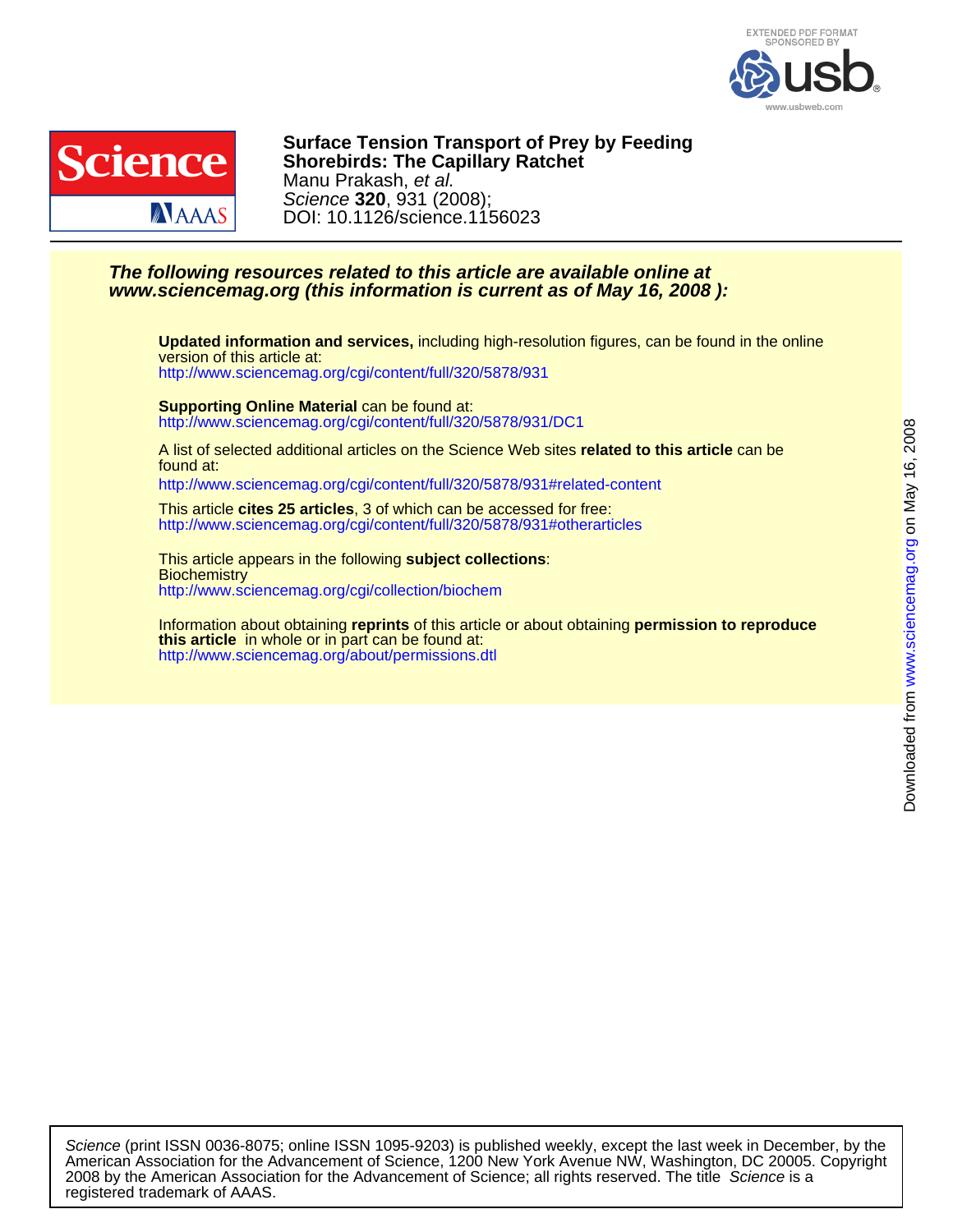### References and Notes

- 1. R. M. May, Philos. Trans. R. Soc. London Ser. B 330, 293 (1990).
- 2. V. Novotny et al., Science 313, 1115 (2006); published online 13 July 2006 (10.1126/science.1129237).
- 3. L. A. Dyer et al., Nature 448, 696 (2007).
- 4. I. S. Winkler, C. Mitter, in Specialization, Speciation, and Radiation: The Evolutionary Biology of Herbivorous Insects, K. J. Tilmon, Ed. (Univ. of California Press, Berkeley, CA, 2008), pp. 240–263.
- 5. T. Hunt et al., Science 318, 1913 (2007).
- 6. T. R. E. Southwood, J. Anim. Ecol. 30, 1 (1961).
- 7. H. V. Cornell, Ecology 66, 1247 (1985).
- 8. P. D. Hebert, E. H. Penton, J. H. Burns, D. H. Janzen, W. Hallwachs, Proc. Natl. Acad. Sci. U.S.A. 101, 14812 (2004).
- 9. D. Bickford et al., Trends Ecol. Evol. 22, 148 (2006). 10. J. O. Stireman, J. D. Nason, S. B. Heard, Evolution 59,
- 2573 (2005).
- 11. J. B. Joy, B. J. Crespi, Evolution 61, 784 (2007).
- 12. H. C. T. Godfray, O. T. Lewis, J. Memmott, Philos. Trans. R. Soc. London Ser. B 354, 1811 (1999).
- 13. V. Novotny, A. R. Clarke, R. A. I. Drew, S. Balagawi, B. Clifford, J. Trop. Ecol. 21, 67 (2005).
- 14. M. A. Condon, G. I. Steck, Biol. I. Linn, Soc. 60, 443 (1997).
- 15. See supporting material on Science Online.
- 16. M. A. Condon, L. E. Gilbert, Am. J. Bot. 75, 875 (1988).
- 17. D. J. Funk, K. E. Omland, Annu. Rev. Ecol. Evol. Syst. 34, 397 (2003).
- 18. M. A. Condon et al., Biol. J. Linn. Soc. 93, 779 (2008).
- 19. D. A. Norton, R. K. Didham, Science 315, 1666b (2007).
- 20. J. N. Thompson, The Geographic Mosaic of Coevolution (Univ. of Chicago Press, Chicago, 2005).
- 21. C. D. Thomas, Nature 347, 237 (1990).
- 22. J. Cracraft, R. O. Prum, Evolution 42, 603 (1988).
- 23. T. C. Mendelson, K. L. Shaw, Nature 433, 375 (2005).
- 24. We used Brower's (29) calibration of 2.3% (pairwise divergence) MY-1, which is used as the standard mitochondrial molecular clock estimate (27).
- 25. R. K. Colwell, D. C. Lees, Trends Ecol. Evol. 15, 70 (2000).
- 26. S. P. Hubbell, The Unified Neutral Theory of Biodiversity and Biogeography (Princeton Univ. Press, Princeton, NJ, 2001).
- 27. M. A. McPeek, J. M. Brown, Am. Nat. 169, E97 (2007).
- 28. V. Novotny et al., Nature 448, 692 (2007).
- 29. A. V. Z. Brower, Proc. Natl. Acad. Sci. U.S.A. 91, 6491 (1994).
- 30. We thank many colleagues and students for assistance; museums and governmental agencies in Bolivia, Costa Rica, Ecuador, French Guiana, Peru, the United States, and Venezuela for assistance and permission to carry out the study; and D. C. Adams, D. J. Futuyma, D. H. Feener, L. E. Gilbert, S. H. McKamey, C. Mitter, A. L. Norrbom, M. C. Singer, and I. S. Winkler for helpful comments on the manuscript. Supported by the Smithsonian Institution, NSF, Hofstra University, Ithaca College, and Cornell College. Sequences of Blepharoneura specimens have been deposited in GenBank (accession numbers EF531751 to EF531769, EF531789 to EF531828, EF531890, EF531891, EU601764 to EU60230, and EU623470).

### Supporting Online Material

www.sciencemag.org/cgi/content/full/320/5878/928/DC1 Materials and Methods

Figs. S1 to S10 Tables S1 and S2

Appendices S1 and S2

29 January 2008; accepted 9 April 2008 10.1126/science.1155832

# Surface Tension Transport of Prey by Feeding Shorebirds: The Capillary Ratchet

Manu Prakash,<sup>1</sup> David Quéré,<sup>2</sup> John W. M. Bush<sup>3</sup>

The variability of bird beak morphology reflects diverse foraging strategies. One such feeding mechanism in shorebirds involves surface tension–induced transport of prey in millimetric droplets: By repeatedly opening and closing its beak in a tweezering motion, the bird moves the drop from the tip of its beak to its mouth in a stepwise ratcheting fashion. We have analyzed the subtle physical mechanism responsible for drop transport and demonstrated experimentally that the beak geometry and the dynamics of tweezering may be tuned to optimize transport efficiency. We also highlight the critical dependence of the capillary ratchet on the beak's wetting properties, thus making clear the vulnerability of capillary feeders to surface pollutants.

halaropes (Fig. 1A) and several other shorebirds with long thin beaks feed primarily on small crustaceans and other invertebrates  $(1)$ . By swimming in a tight circle on the water surface, they generate a vortex that draws underlying fluid and suspended prey toward the surface (2). By pecking on the water surface at a rate of  $\sim$ 1.5 Hz (1, 3–6), the birds capture water droplets with a characteristic scale of  $\sim$ 2 mm between their upper and lower mandibles (movie S1). Suction cannot be used to raise the drops mouthward because of the geometry of the open beak; gravity acts to oppose the

drop motion. Nevertheless, the birds succeed in raising the drops mouthward by opening and closing their beaks successively  $(1, 5, 7, 8)$ . Although the importance of surface tension in this process was inferred  $(1)$ , the physical mechanism responsible for the droplet transport, specifically

throughout tropical South America, fed exclusively on female flowers, and, in all but one locality, fed on a single species of host (Fig. 1 and fig. S4). Other species (e.g., sp. 27) fed almost exclusively on female flowers (30 of 32 specimens) of at least two host species in Central America, but commonly fed on male  $(N = 4)$  and female  $(N=4)$  flowers in areas west of the Andes in Ecuador (Fig. 1 and fig. S6). These variable patterns of host use form a mosaic that varies from community to community across large geographic areas (20) and complicates attempts to extrapolate local samples to global estimates of tropical diversity (21).

Although we report diversity exceeding the original morphological estimates by an order of magnitude  $(15)$ , this must underrepresent the actual diversity of this group because our criterion for species delimitation is highly conservative (15). This is because we used a 4% mtCOI divergence, whereas other studies recognize species differing by less than  $1\%$  (8). As a result of this conservative criterion, we may be lumping biologically distinct species together, and single generalist species may actually represent multiple host-specific species (e.g., sympatric monophyletic lineages feeding on separate hosts; see sp. 37 in French Guiana, Fig. 1 and fig. S8). Also, our samples are limited; most of our collections were made during single trips, and our samples were restricted to species in fruit or flower at that time (table S1). Finally, the number of fly species recorded for a particular host plant species was most likely limited because the number of insect species detected rose as the number of collection localities increased (Fig. 3).

We also found that the distribution of hosts may also predict herbivore diversity at both local and regional scales (6, 7). The neotropics include a mosaic of biogeographic zones reflecting a long history of repeated habitat fragmentation (22). During periods of habitat fragmentation, insect populations may be more likely than these plant populations to diverge, as insects have shorter generation times and can evolve more quickly than plants with long generation times  $(15)$ . Furthermore, sexual selection accelerates rates of evolution in insects, particularly in groups with complex courtship displays such as Blepharoneura (9, 18, 23). When these new species come together, as habitats expand and host populations rejoin, assemblages of highly host-specific cryptic species result. In local assemblages of Blepharoneura (Fig. 1), the minimum pairwise divergence among sympatric species is  $~6\%,$ which suggests that they diverged at least 2.6 million years ago (24). During the past 2.6 million years, even seemingly uniform habitats experienced multiple cycles of fragmentation and expansion (22). If host plants represent "hard boundaries" (25) for ranges of host-specific insects, simple neutral models incorporating changes in habitat area (25) as well as time (26, 27) could help account for patterns of diversity. Conflicting assessments of host specificity and diversity in the

www.sciencemag.orgon May 16, 2008

Downloaded from www.sciencemag.org on May 16, 2008

Downloaded from

<sup>&</sup>lt;sup>1</sup>Center for Bits and Atoms, Massachusetts Institute of Technology (MIT), 20 Ames Street, Cambridge, MA 02139, USA. <sup>2</sup>Physique et Mécanique des Milieux Hétérogènes, UMR 7636 du CNRS, Ecole Supérieure de Physique et de Chimie Industrielles, 10 rue Vauquelin, 75005 Paris, France. <sup>3</sup> Department of Mathematics, MIT, 77 Massachusetts Avenue, Cambridge, MA 02139, USA.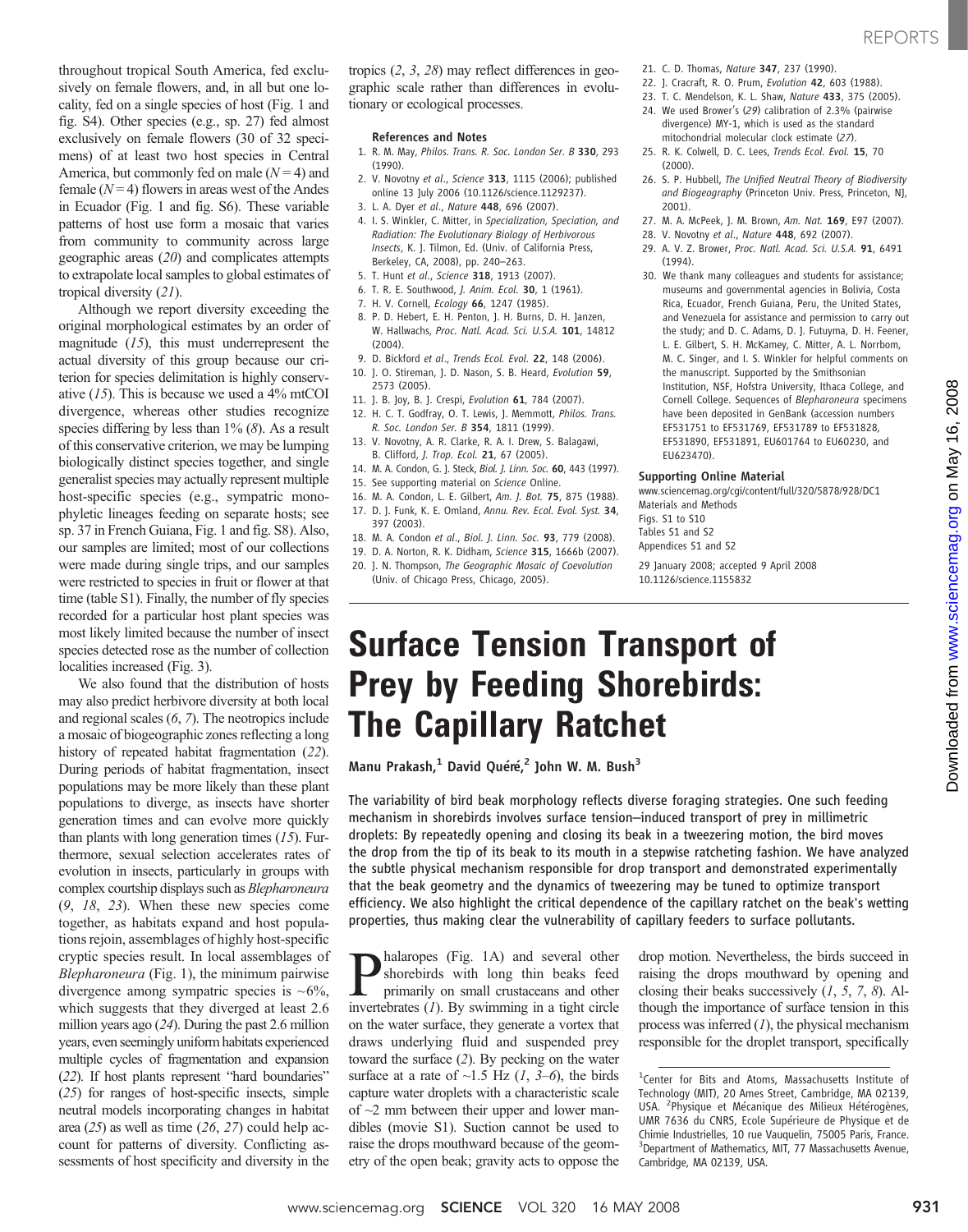the critical role of the beak's characteristic tweezering action, has yet to be rationalized.

When a fluid drop is placed on a flat solid, the equilibrium contact angle  $\theta$  between the wetted solid surface and the interface is defined by the well-known Young's equation. If  $\theta \rightarrow 0$ , the drop completely wets the solid, whereas for any finite  $\theta$ , the drop is said to partially wet the solid. In practice, static contact angles observed in the case of partial wetting may lie anywhere in a finite range bounded above and below by the values at which contact line motion is initiated; specifically, the advancing and receding contact angles, respectively  $\theta_a$  and  $\theta_r$  (9–11). An important consequence of this so-called contact-angle hysteresis is a contact force that causes drops to adhere to surfaces; for example, rain drops stick to window panes because of the difference in the contact angles on their upper and lower edges (12). Although contact-angle hysteresis typically acts to resist the sliding of droplets on solids  $(10, 11)$ , it may be overcome by vibration  $(13, 14)$ . We demonstrate that, in capillary feeding, contactangle hysteresis couples to the time-dependent beak geometry corresponding to the mandibular spreading cycles  $(1, 5-8)$ , thereby driving drop motion via a ratcheting mechanism.

Surface tension transport relies explicitly on the bird opening and closing its beak and so varying the beak opening angle  $\alpha$  (1, 5) (Fig. 1B). This angle has an upper bound because a drop pinned between two plates will break at an opening angle  $\alpha_{\text{break}}$  if its height-to-radius ratio exceeds  $2\pi$  (15–17). Denoting the beak length by  $L<sub>b</sub>$  and the drop size by the capillary length  $l_c \sim$  $(y/\rho g)^{1/2} \sim 2$  mm (where  $\gamma$  is surface tension,  $\rho$  is density and  $\sigma$  is the gravitational acceleration) the density, and  $g$  is the gravitational acceleration), the maximum opening angle is thus on the order of  $\alpha_{break} \sim l_c/L_b \sim 11^{\circ}$  for capillary feeders (Fig. 1B and fig. S1). The characteristic time to transport a drop along the beak length  $L<sub>b</sub> \sim 2$  cm is 20 ms, corresponding to mean drop speeds as high as 100 cm/s  $(1, 4)$ . In Fig. 1B, we present the mean beak length and width of 18 shorebird species with straight bills and emphasize that surface tension transport is used only by birds with the smallest beaks. Rubega (3) demonstrated that beak dimensions do not scale with body size in adult red-necked phalaropes, Phalaropus lobatus, suggesting the critical role of beak morphology in capillary feeding. Recently, Estrella et al. (5) substantially expanded the list of capillary feeders (Fig. 1B), underscoring the prevalence of surface tension transport. Though morphometric analysis of bird bills commonly yields insight into foraging mechanisms (18) and has led to new understanding of feeding modes (19), analytical and experimental studies of these mechanisms are exceedingly rare (20). We here present one such study.

In our experimental study, we constructed mechanical wedgelike geometries modeled after the bird beak. Mechanical beaks with a stainless steel surface were polished with a Buehler Metadi diamond slurry (average particle size  $\sim$  3 µm). The surface was ultrasonically cleaned for an hour,

plasma-treated in oxygen for 1 min to remove any residue, then left in air for an hour before experiments were performed. The mechanical beaks were mounted and actuated by a motorized micrometer stage so that the beak opening and closing angle could be precisely controlled by a computer. Drops of known volume (ranging from 0.5 to  $2 \mu$ l) were inserted via a micropipette at the tip of the beak. A high-speed video camera (Phantom v5.0) recorded the resulting drop dynamics.

We first deposited a completely wetting fluid (silicone oil,  $\gamma = 0.02$  N/m) in the form of a droplet that spanned the wedge (Fig. 2A). The drops propagated toward the narrower region, advancing first at a constant speed then accelerating as they approached the apex of the wedge (Fig. 2, B and C). The behavior in this fully wetting regime may be rationalized by simple scaling arguments (supporting online material). The jump in pressure across a surface is proportional to  $\gamma$  and the local curvature; such curvature pressures are capable of driving fluid motion. In 1712, Hauksbee (21) reported that "oil of orange" droplets trapped between two nonparallel glass plates moved spontaneously in the direction of decreasing gap thickness. Similarly, a completely wetting fluid drop confined in a conical capillary is known to self-propel toward the narrower end because of the axial force arising from differing curvature pressures across its end caps (22). In our wedge geometry, the opening angle is denoted by  $\alpha$ , the width of the drop by  $W$ , the distance of the drop from the apex by  $x$ , and the length of the drop by  $L$  (Fig. 2B). The drop height is necessarily  $\alpha x$ . For  $x > L$ , the pressure difference between the two caps scales





Fig. 1. (A) A juvenile Wilson's phalarope feeding. Note the prey suspended in the droplet trapped in its beak (inset). [Photo courtesy of Robert Lewis] (B) Shorebirds use a variety of foraging strategies (28) and so exhibit large variations in beak size and shape. Here we plot the bill length and base width of common shorebirds with straight bills [data compiled from  $(4, 18, 29)$ ]. Scale bars represent the standard deviation in the reported data.

 $\bullet$ 

 $\bullet$  $\bullet$  $\bullet$ ö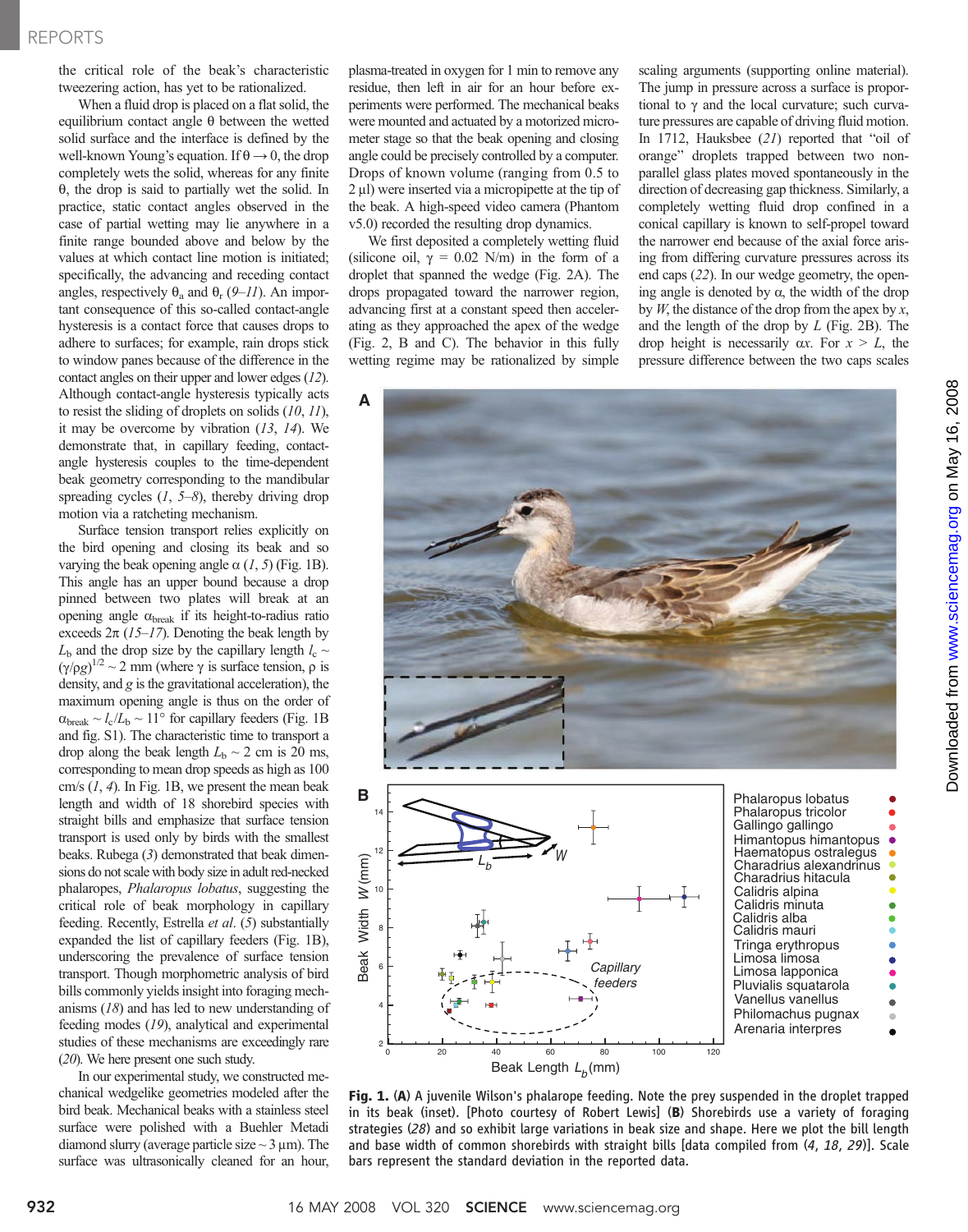as  $\gamma L/\alpha x^2$  and the drop volume as  $\Omega \sim \alpha x L W$ ;<br>hence a driving force  $E \sim \gamma W I/r$  grises. For a fluid hence a driving force  $F \sim \gamma W L/x$  arises. For a fluid drop with dynamic viscosity η advancing at a speed  $v$ , the viscous force resisting its motion is given by  $F_n \sim \eta W L \nu/(\alpha x)$ ; the force balance thus yields a steady speed  $v_0 \sim \gamma \alpha / \eta$  that is independent of drop position  $x$  and drop length  $L$ . As the drop approaches the apex,  $x \leq L$ , the pressure difference between the caps scales as  $\gamma/(\alpha x)$  and the volume as  $\alpha L^2 W$ . The resulting driving force now varies as

 $\gamma L W/x$ , and the viscous resistance as  $\eta W \nu/\alpha$ . The resulting drop speed  $v_0L/x$  diverges as the drop approaches the apex despite the progressively increasing confinement. After a brief transient period, these two distinct regions of constant speed and acceleration are apparent in Fig. 2C.

When water is used in place of oil, the behavior is strikingly different: No droplet motion arises (Fig. 3A, top row). Unlike the silicone oil, the water only partially wets the solid; conse-



Fig. 2. Fluid drop in a horizontal beak. (A) Schematic of a bird beak with a fluid drop trapped between upper and lower mandibles. (B) A completely wetting drop of silicone oil ( $\theta_1 = \theta_2 = 0$ , dynamic viscosity  $\eta = 0.05$  kg m<sup>-1</sup> s<sup>-2</sup>) self-propels toward the apex of a mechanical bird beak with a constant opening a constant opening angle  $\alpha = 3.4^{\circ}$  and uniform width of 1 mm. Scale bar, 2 mm. (C) Plot of drop<br>front position versus time for silicone oil (η = 0.01 kg m<sup>-1</sup> s<sup>-2</sup>) for three opening angles  $\alpha_1 = 1.9^{\circ}$ <br>(blue tri (blue triangles),  $\alpha_2 = 2.8^\circ$  (red circles), and  $\alpha_3 = 4.2^\circ$  (green squares), where d (in millimeters) represents the distance from the beak tip to the drop's trailing edge.



Fig. 3. The capillary ratchet. (A) Time sequence illustrating the water droplet transport generated by an opening and closing cycle of the mechanical beak. In the closing cycle, the leading contact line proceeds toward the mouth; in the opening cycle, the trailing contact line recedes toward the mouth. The result is net drop transport toward the mouth. Scale bar, 2 mm. (B) Plot of the associated motion of the leading (red) and trailing (green) contact lines generated by varying the opening angle  $\alpha$  over three cycles. d (in millimeters) represents the distance from the beak tip to the contact line. [See also movie S2]

quently, the droplet motion is resisted by contactangle hysteresis. Specifically, there is an adhesive force whose magnitude scales as  $\gamma W \Delta \cos \theta$ , where  $\Delta \cos\theta = \cos\theta_r - \cos\theta_a$  (10, 23), and W is the length of the advancing contact line. In our system, water droplets on stainless steel beaks have an advancing angle  $\theta_a \sim 65^\circ$  and receding angle  $\theta_r \sim 20^\circ$  that are comparable to those of water droplets on keratin (24). Drop motion is possible only if the capillary driving force  $F \sim$  $\gamma cos\theta$  (WL/x) exceeds this sticking force; that is, if  $\alpha > [(\Delta \cos \theta)/\cos \theta]$   $[\Omega/(WL^2)]$ . This condition<br>cannot be satisfied, because both  $\Delta \cos \theta / \cos \theta$  and cannot be satisfied, because both  $\Delta \cos \theta / \cos \theta$  and  $\Omega(WL^2)$  are order-one quantities, whereas  $\alpha$  must<br>be less than  $\alpha_{\text{max}} \approx 0.2$  radians for drop stability be less than  $\alpha_{break} \sim 0.2$  radians for drop stability. The relatively minor influence of the fully threedimensional geometry was examined numerically (fig. S1). The influences of beak taper and orientation were examined both experimentally and numerically. Realistic beak tapers  $(3, 5)$  were found to have only a weak quantitative effect on the drop propulsion, whereas beak orientation had a negligible effect in the ratcheting regime.

Phalaropes induce drop motion by cyclically opening and closing their beaks  $(1)$ . We followed their lead in actuating the mechanical beak by opening and closing the wedge geometry at a constant angular velocity  $\omega$ , with  $\alpha_{\text{close}}$  and  $\alpha_{\text{open}}$ being the minimum and maximum opening angles, respectively. We recorded the location of both front and rear contact lines of the drop with a high-speed camera mounted on a microscope (Fig. 3A). For a given drop volume, varying  $\alpha_{\text{close}}$  and  $\alpha_{\text{open}}$  reveals three distinct regimes.

If  $\alpha_{open} - \alpha_{close}$  is sufficiently small that the leading and trailing contact angles,  $\theta_1$  and  $\theta_2$  respectively, satisfy  $\theta_r < \theta_2 < \theta_1 < \theta_a$ , then the drop remains pinned (Fig. 4A). The dynamics for larger values of  $\alpha_{\rm open} - \alpha_{\rm close}$  are best understood by considering in turn the closing and opening phases. During the closing phase, both contact lines have the tendency to progress outward, but the leading edge (A) always does so first. During the opening phase, both contact lines tend to retreat inward, but the trailing edge (B) does so first. The drop thus advances through a slipping ratcheting motion: In each cycle, both leading and trailing edges of the contact lines advance and retreat. Nevertheless, due to the asymmetry in the wedge geometry, net mouthward drop motion is still achieved, albeit inefficiently. When  $\alpha_{\text{close}}$  and  $\alpha_{\text{open}}$  are optimally tuned, the droplet advances through a pure ratcheting motion with no slippage. The two contact lines move asynchronously but progressively toward the apex: During the opening phase, the leading edge (B) remains pinned while the trailing edge (A) retreats; during closing, the leading edge (B) advances while the trailing edge (A) remains pinned (Fig. 4A). The time dependence of the contact line positions and opening angle for nearly pure capillary ratcheting is plotted in Fig. 3B. The ratcheting motion is quasi-static, with the instantaneous position of the drop being determined by the history of the beak motion; therefore, the